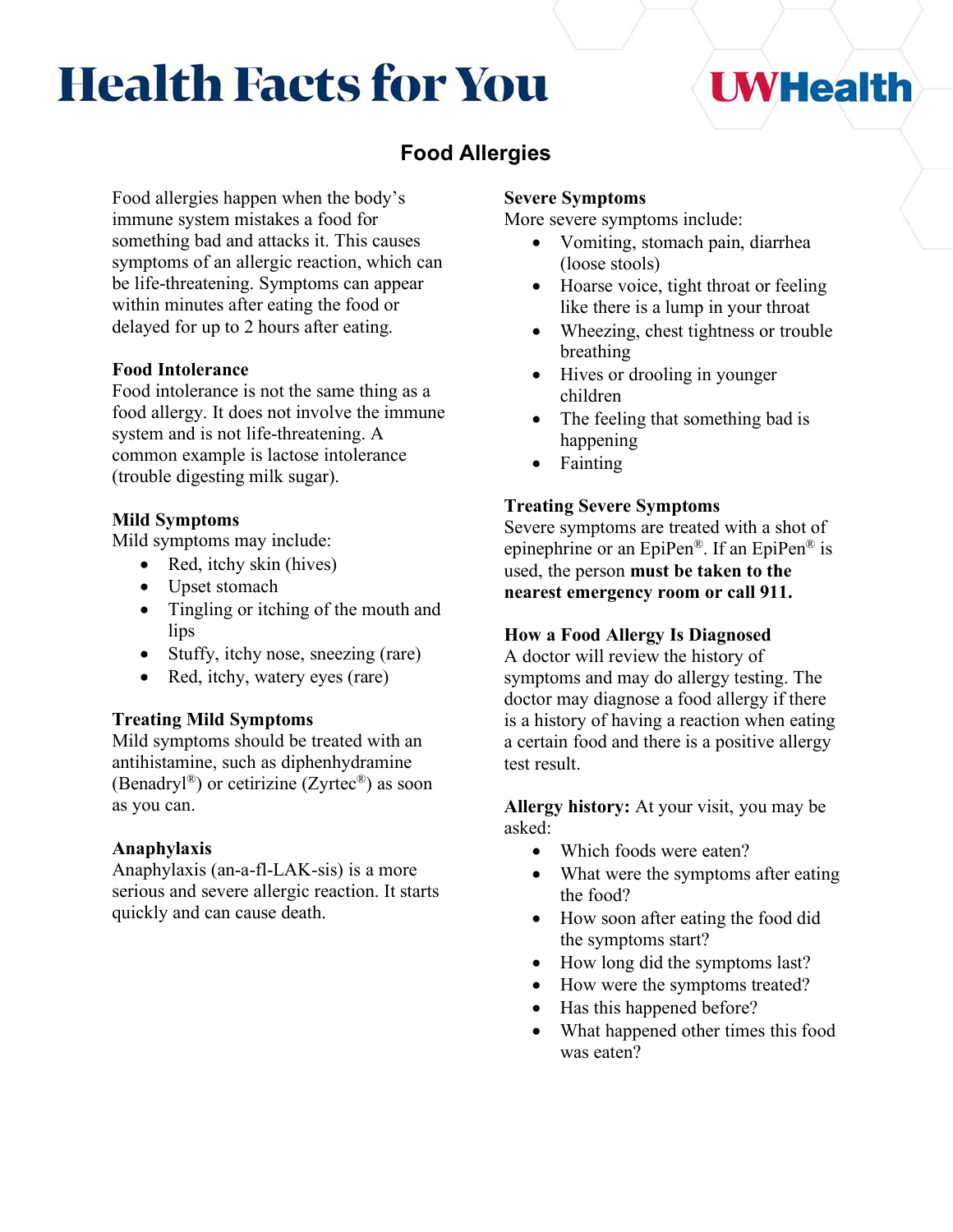#### **Allergy testing:**

Tests may involve a skin prick or blood test. The skin prick test can be done in the clinic. Results are ready within 15 minutes. The blood test measures the level of the allergic protein or IgE. Blood test results take longer (about 1 week).

#### **Food Labeling Laws**

By law, food manufacturers must label major top 8 allergens. Food labels must show the major allergen in a **"contains"** statement or in the ingredient list of the food. Sesame is now the  $9<sup>th</sup>$  major allergen and must be added to labels by January 1, 2023. The top major allergens include:

- Milk
- Soy
- Peanuts
- Tree nuts
- $\bullet$  Egg
- Soy
- Wheat
- Fish
- Sesame  $(1/1/2023)$
- Shellfish

#### **"May Contain" Allergen Labels**

Some labels may include "may contain" or "made on shared equipment" statements. These statements are not required by law. Random tests of products with these labels have found results that range from "none" to "higher amounts" that could cause an allergic reaction**. We suggest that you avoid these foods.**

#### **Cross-contamination**

Cross-contamination happens when other food(s) may come in contact with a food allergen or any food you need to avoid. This can be a problem for people with food allergies.

#### **Dining Out**

It can be stressful to dine out when you have a food allergy. Call ahead or eat at places that cater to food allergies. Some larger and chain restaurants train their staff how to handle food safely. They may also offer a lot of safe food options. There are phone apps such as Spokin and Allergy Eats that can suggest safe places to eat.

#### **Common Questions**

#### **Will introducing my child to peanuts early prevent a peanut allergy?**

In some cases, yes. In high-risk infants, early introduction of peanuts may prevent peanut allergy. Contact your allergist with questions about this.

**Will avoiding foods during pregnancy that I'm allergic to prevent my child from having food allergies?** No. Not eating foods you are allergic to while pregnant or breastfeeding will **not** prevent your child from having food allergies.

#### **Will waiting longer than 4 to 6 months to start solid foods prevent food allergies?**  No. Waiting longer than 4 to 6 months of age to start solid foods will **not** prevent food allergies. Infants should begin with solid foods like fruits and vegetables. Then, parents can begin giving all foods, waiting a few days in between each new food to make sure they are tolerating the food. This includes foods that contain milk protein like yogurt, eggs, peanut, tree nuts, soy or wheat.

**Will using soy milk formula instead of cow's milk for infants prevent food allergies?** No, using soy milk formula will **not** prevent food allergies.